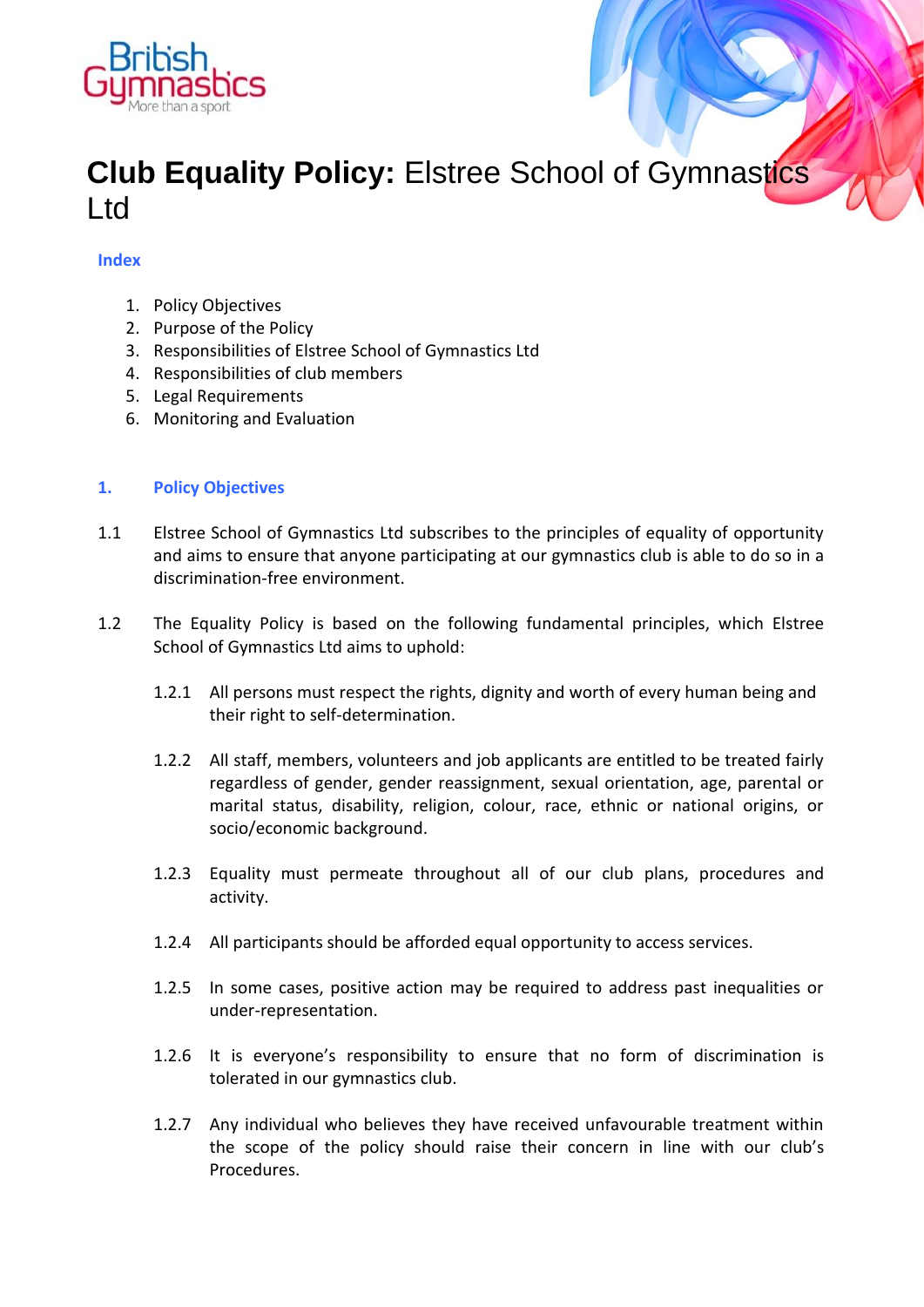- 1.2.8 No individual (and/or their family) who raises a concern in good faith, or those who support another person to raise a concern should be treated unfairly as a result of raising the concern.
- **2. Purpose of the Policy**
- 2.1 The Equality Policy has been designed to ensure that no job applicant, employee, volunteer, participant or member is unlawfully discriminated against or receives less favourable treatment on the grounds of age, disability, gender reassignment, marriage and civil partnership, pregnancy and maternity, race, religion or belief, sex and sexual orientation (together these are known as the 'Protected Characteristics' under the Equality Act 2010)
- 2.2 Elstree School of Gymnastics Ltd recognises that individuals (and/or certain groups in our society who share one or more Protected Characteristics) may have been denied opportunity to access or participate fully in sport in the past. This Policy has been produced to try to ensure that everyone is treated fairly and avoid practices that could discriminate directly or indirectly towards certain sections of society. In order to achieve equality, Elstree School of Gymnastics Ltd recognises that in some instances, unequal distribution of effort and resources may be required. This may be necessary when sections of society are faced with barriers that prevent or restrict their participation in gymnastics. Elstree School of Gymnastics Ltd supports the need for positive action to alleviate any barriers to participation.
- 2.3 Equality is about respecting peoples' individuality. In doing this, Elstree School of Gymnastics Ltd recognises that its Policy must provide flexibility in order to ensure a service, which is adaptive to individuals' needs, thus enabling all in our society to participate without prejudice or unnecessary barriers.

# **3. Responsibilities of Elstree School of Gymnastics Ltd**

- 3.1 Elstree School of Gymnastics Ltd strives to ensure that our club is free from discrimination. We endeavour to promote the highest standards and will:
	- 3.1.1 Provide and implement a policy to protect participants from discrimination.
	- 3.1.2 Encourage individuals from all communities to become involved at any level of participation, coaching, officiating and management.
	- 3.1.3 Adopt good practice in recruitment, training and supervision of all employees and volunteers.
	- 3.1.4 Comply with the requirements of the British Gymnastics Equality Policy.
	- 3.1.5 Respond to all concerns, and implement the appropriate remedial procedures where necessary.
	- 3.2 Elstree School of Gymnastics Ltd will work to ensure that inequality is avoided:
		- 3.2.1 When selecting, recruiting and training individuals.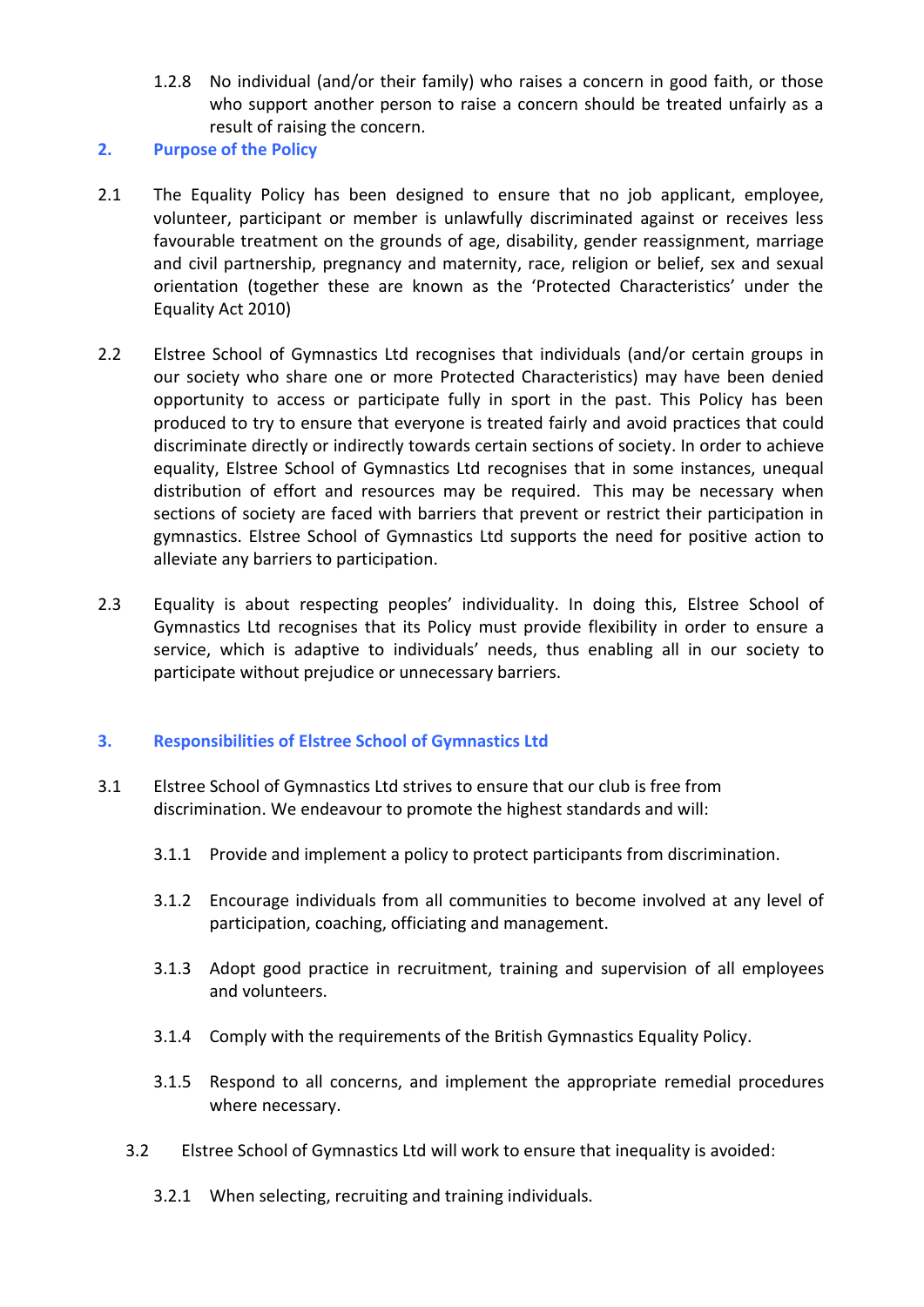- 3.2.2 In the monitoring of practices, procedures and data relating to the operations and activities of the club.
- 3.2.3 In the preparation and distribution of all materials and publications.
- 3.2.4 By the relaxation of any conventional rules which serve to inhibit the participation of people with special needs or disabilities. Any relaxation of club rules will only be carried out for the purpose above where it is safe to do so and does not have a detrimental effect on the club's activity.

#### **4. Responsibilities of club members**

4.1 Every club member is required to assist in ensuring that the Elstree School of Gymnastics Ltd meets its commitment and avoids unlawful discrimination.

#### **5. Legal Requirements**

- 5.1 Elstree School of Gymnastics Ltd recognises its legal obligations under, and will abide by the requirements of, the Equality Act 2010, and any later amendments to such legislation.
- 5.2 It is unlawful to discriminate directly or indirectly in recruitment, employment or in the provision of services because of age, disability, sex, gender reassignment, pregnancy, maternity, race (including colour, nationality and ethnic or national origins), sexual orientation, religion or belief, or because someone is married or in a civil partnership.
- 5.3 Elstree School of Gymnastics Ltd recognises that the following is unacceptable:

#### **"Discrimination, Harassment, Bullying and Victimisation"**

- 5.4 Unlawful discrimination, which can take the following forms:
	- 5.4.1 *Direct Discrimination*: treating someone less favourably than another person because of a Protected Characteristic.
	- 5.4.2 *Indirect Discrimination*: an action, rule or policy that applies to everyone but disadvantages someone with a particular Protected Characteristic.
	- 5.4.3 *Associative Discrimination*: direct discrimination against someone because they associate with another person who possesses a particular Protected Characteristic.
	- 5.4.4 *Discrimination by perception*: direct discrimination against someone because others think they possess a particular Protected Characteristic.
	- 5.4.5 *Discrimination arising from disability*: someone is treated unfavourably because of something connected with their disability.